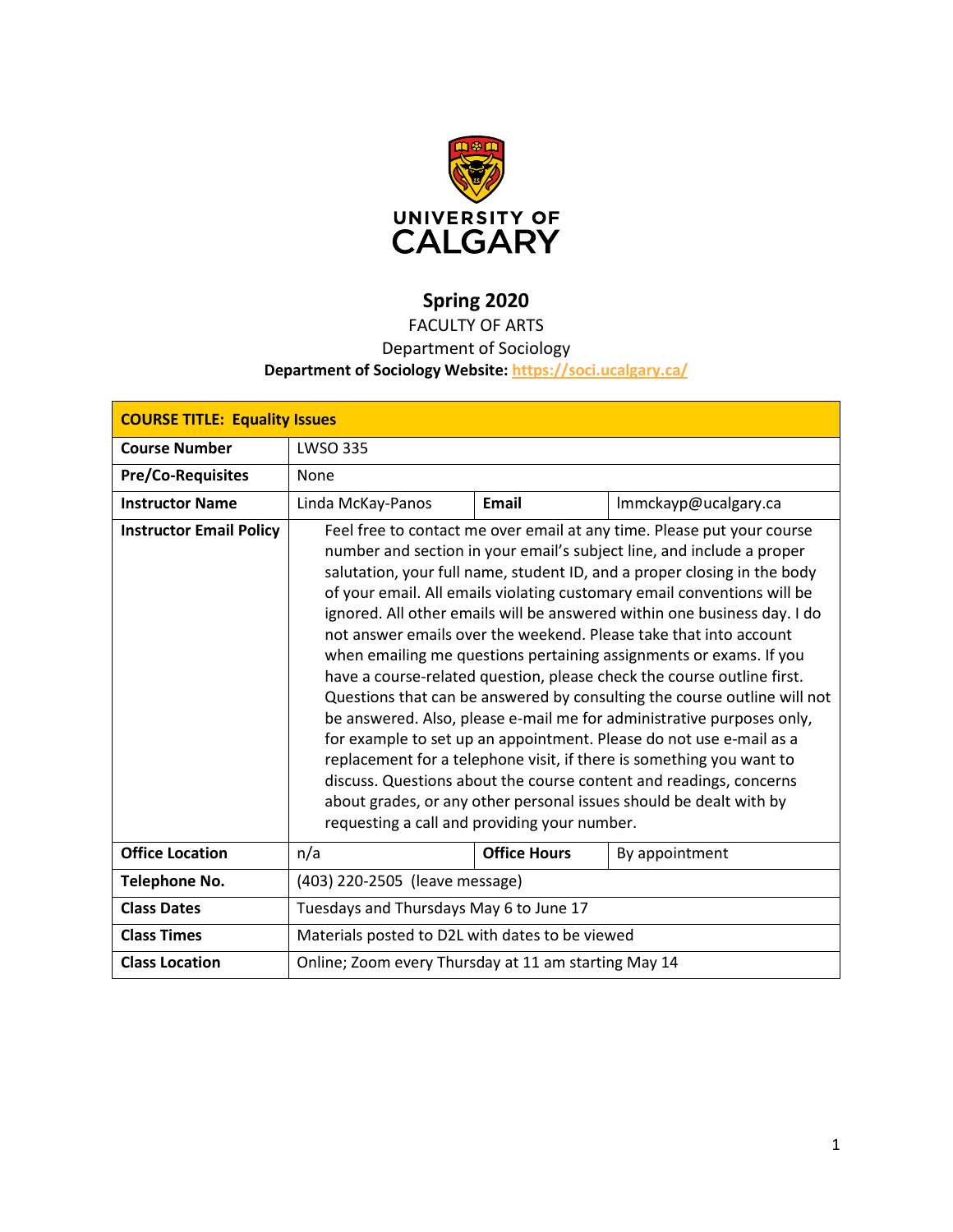### Course Description

An examination of the ability of the law to guarantee equality. Issues of gender, racial and class equality will be explored. Topics may include employment law, civil law, criminal law, reproductive rights and family law. All material is studied as it pertains to the Canadian legal culture.

### Course Objectives/Learning Outcomes

By the end of the course, students should be able to demonstrate a general understanding of the legal issues involved in the topics considered and an appreciation of the political theory and jurisprudential reasoning underlying the equality issues covered in the course. From a practical perspective, the course offers the opportunity for students to perform case law and social equity and human rights analysis using the tools provided by socio-legal and political theory. The research and analytic skills taught in this course serve as a bedrock for careers in the legal profession and public policy.

### Course Format

The course is offered online via D2L. Podcast lectures and supporting handouts will be posted to D2L. Students will be given the opportunity to ask questions and discuss the course every Thursday at 11 am via Zoom starting May 14.

### Required Textbooks, Readings, Materials, Electronic Resources

All course materials are available on the D2L site for this course.

### Schedule of Lectures and Readings

Available on D2L site for this course.

### Methods of Assessment and Grading Weights

#### **Midterm Test Take home**

**Date:** May 28, 2020 **Value:** 30% **Length:** 24 hours **Type:** Take home; submit via Dropbox on D2L by 9 am May 29, 2020 **Description:** Essay questions

#### **Case Comment**

**Date:** Staggered, beginning June 2, 2020 (see D2L for cases and corresponding due dates) **Value:** 30%

**Length:** 8 double-spaced pages, (typed, one-inch margins, 12-point font) including the title page and bibliography (approx. 1,500 words).

**Submission instructions**: Paper to be submitted to drop box by midnight on the corresponding due date.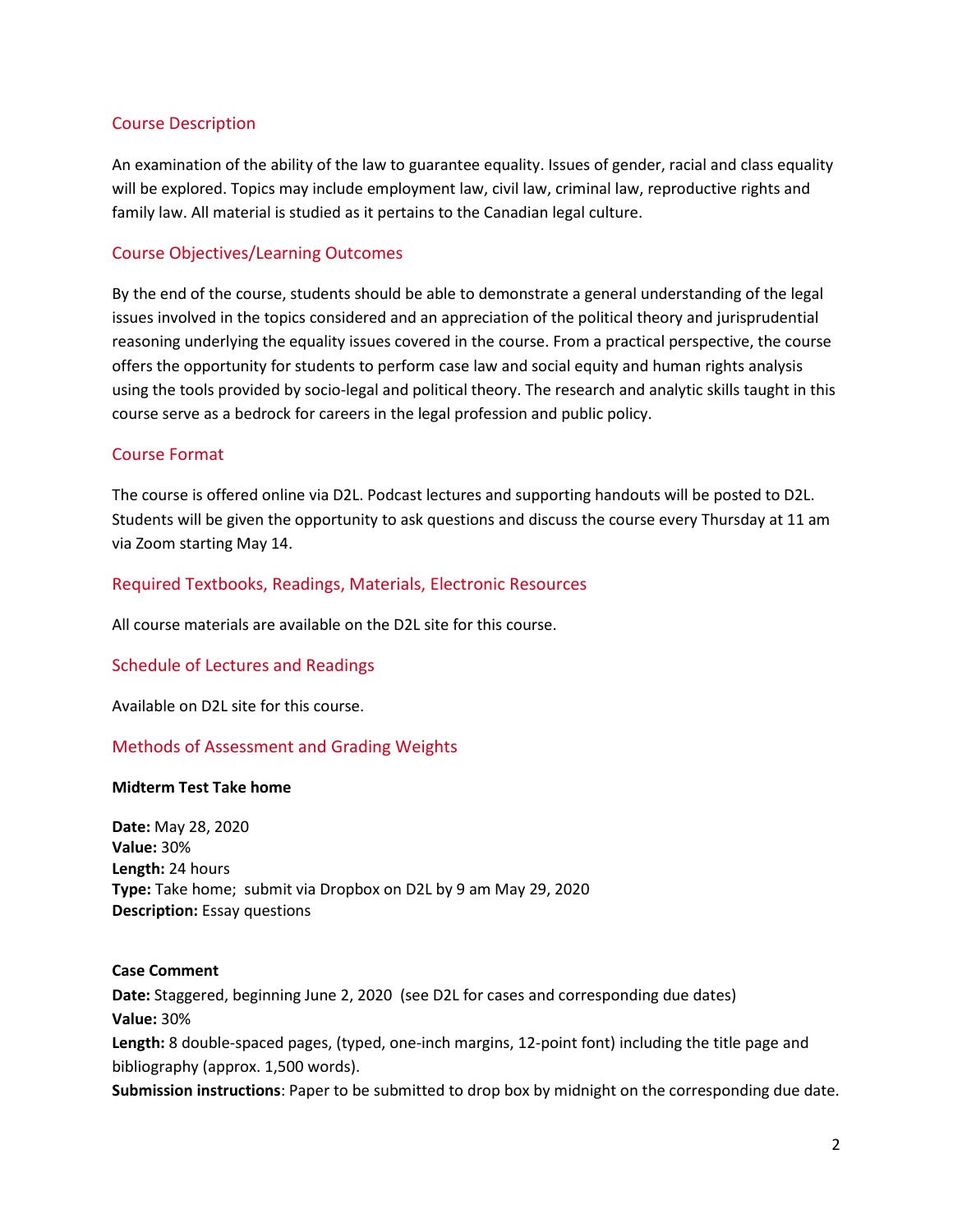**Description:** Details of the assignment will be distributed separately.

**Late paper policy:** At the discretion of the instructor, late papers may be penalized five points per day late. Papers late by more than seven (7) days will receive a zero grade.

### Final Exam Information

**Final examination Value:** 40% **Date, time and location:** As scheduled by the Registrar **Length:** Two hours **Type:** Closed book **Description:** Essay-style questions

#### Grading Scale

| Grade        | Percent range  | <b>Grade Point Value</b> | <b>Description</b>                                                                    |
|--------------|----------------|--------------------------|---------------------------------------------------------------------------------------|
| $A+$         | $96 - 100%$    | 4.0                      | Outstanding performance                                                               |
| A            | $90 - 95.99\%$ | 4.0                      | <b>Excellent performance</b>                                                          |
| А-           | $85 - 89.99%$  | 3.7                      | Approaching excellent performance                                                     |
| $B+$         | $80 - 84.99%$  | 3.3                      | Exceeding good performance                                                            |
| B            | 75 - 79.99%    | 3.0                      | Good performance                                                                      |
| <b>B-</b>    | $70 - 74.99%$  | 2.7                      | Approaching good performance                                                          |
| $C+$         | $67 - 69.99\%$ | 2.3                      | Exceeding satisfactory performance                                                    |
| $\mathsf{C}$ | $63 - 66.99%$  | 2.0                      | Satisfactory performance                                                              |
| $C -$        | $59 - 62.99%$  | 1.7                      | Approaching satisfactory performance                                                  |
| D+           | $55 - 58.99%$  | 1.3                      | Marginal pass. Insufficient preparation for<br>subsequent courses in the same subject |
| D            | $50 - 54.99%$  | 1.0                      | Minimal Pass. Insufficient preparation for<br>subsequent courses in the same subject. |
| F            | <50%           | 0                        | Failure. Did not meet course requirements.                                            |

Letter grades will be assigned and submitted to the registrar based on the following scale:

### Grade Reappraisal

Within two weeks of the date the exam/assignment is returned, students seeking reappraisal of examinations or assignments must submit a written response to the instructor explaining the basis for reconsideration of one's mark. The instructor will reconsider the grade assigned and will then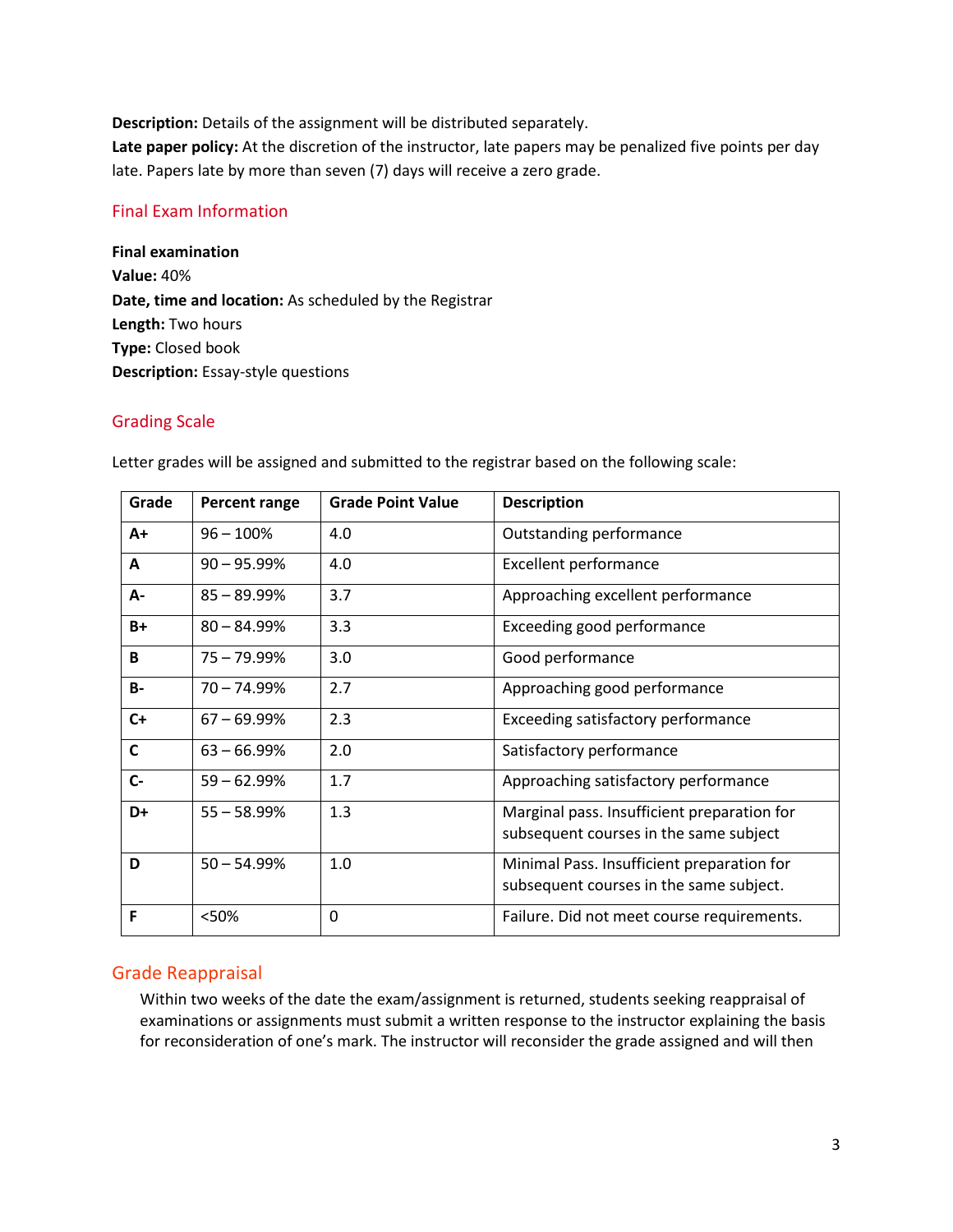book a time with the student to discuss his or her work and rationale. It should be noted that a reassessed grade may be raised, lowered, or remain the same.

### Technology Use

You will need to have appropriate technology to access D2L. Proper etiquette must be followed when meeting via Zoom. See:<https://blogs.otago.ac.nz/zoom/zoom-etiquette-attendee/>

### Handing in Papers, Assignments

- 1. The main Sociology Department office does not deal with any course-related matters. Please speak directly to your instructor.
- 2. Papers and assigned take home exams should be submitted via drop box on D2L. If students have difficulty submitting via drop box, they may submit via instructor email. They are responsible for ensuring the instructor has received the item. They should assume the item is not received if they do not receive confirmation from the instructor.
- 3. **Protection of Privacy:** The Freedom of Information and Protection of Privacy (FOIPP) legislation does not allow students to retrieve any course material from public places. Anything that requires handing back will be returned directly during class or office hours. If students are unable to pick up their assignments from the instructor, they can provide the instructor with a stamped, self-addressed envelope to be used for the return of the assignment. Private information related to the individual student is treated with the utmost regard by the faculty at the University of Calgary
- 4. Final grades are not posted by the Sociology Department. They are only available online.

### Research Ethics

Students are advised that any research with human subjects – including any interviewing (even with friends and family), opinion polling, or unobtrusive observation – must have the approval of the Faculty Ethics Committee. In completing course requirements, students must not undertake any human subjects research without discussing their plans with the instructor, to determine if ethics approval is required.

### Copyright Legislation

All students are required to read the University of Calgary policy on Acceptable Use of Material Protected by Copyright [\(https://www.ucalgary.ca/policies/files/policies/acceptable-use-of-material](https://www.ucalgary.ca/policies/files/policies/acceptable-use-of-material-protected-by-copyright-policy.pdf)[protected-by-copyright-policy.pdf\)](https://www.ucalgary.ca/policies/files/policies/acceptable-use-of-material-protected-by-copyright-policy.pdf) and requirements of the Copyright Act [\(https://laws](https://laws-lois.justice.gc.ca/eng/acts/C-42/index.html)[lois.justice.gc.ca/eng/acts/C-42/index.html\)](https://laws-lois.justice.gc.ca/eng/acts/C-42/index.html) to ensure they are aware of the consequences of unauthorized sharing of course materials (including instructor notes, electronic versions of textbooks etc.). Students who use material protected by copyright in violation of this policy may be disciplined under the Non-Academic Misconduct Policy.

### Instructor Intellectual Property

Course materials created by professor(s) (including course outlines, presentations and posted notes, labs, case studies, assignments and exams) remain the intellectual property of the professor(s). These materials may NOT be reproduced, redistributed or copied without the explicit consent of the professor. The posting of course materials to third party websites such as note-sharing sites without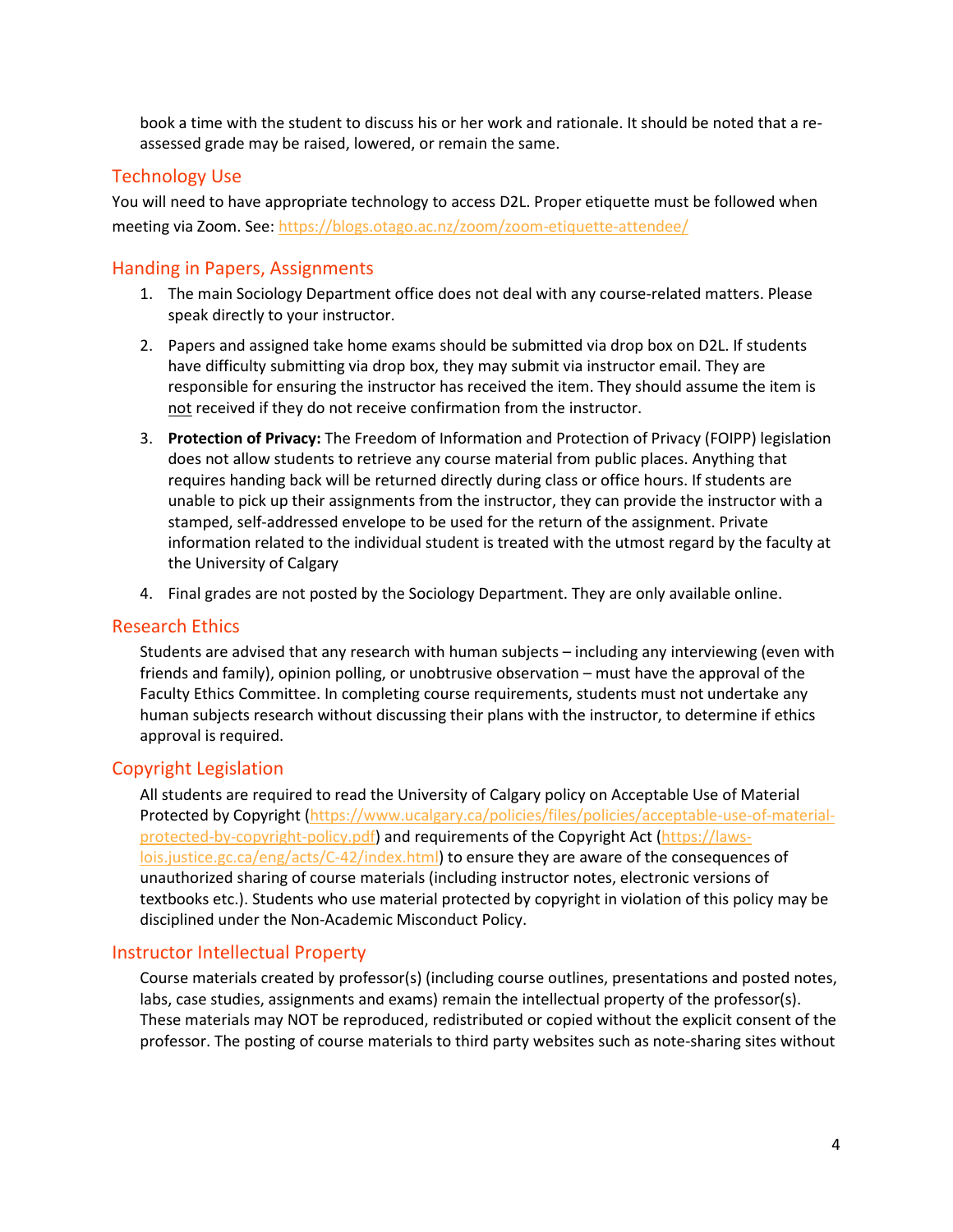permission is prohibited. Sharing of extracts of these course materials with other students enrolled in the course at the same time may be allowed under fair dealing.

#### Recording of Lectures

Note that the audio or video recording of lectures and taking screengrabs of PowerPoint slides during the lecture are not permitted without explicit authorization. The non-authorized media recording of lectures is inconsistent with the Code of Conduct and may result in discipline in accordance with the Student Non-Academic Misconduct Policy and Procedure. For more information click here: [https://www.ucalgary.ca/policies/files/policies/non-academic-misconduct](https://www.ucalgary.ca/policies/files/policies/non-academic-misconduct-policy.pdf)[policy.pdf.](https://www.ucalgary.ca/policies/files/policies/non-academic-misconduct-policy.pdf)

### Sharing of Lecture Notes and Exam Questions

Note that publicly sharing lectures notes and exam questions on 3rd party sites such as OneClass, StudyBlue, Quizlet, Course Hero, etc. is not permitted. If you wish to use these helpful studying tools, make sure you adjust your privacy settings accordingly. Any violations are subject to investigation under the UofC Student Non-Academic Misconduct Policy. For more information, click here[:https://www.ucalgary.ca/policies/files/policies/non-academic-misconduct-policy.pdf.](https://www.ucalgary.ca/policies/files/policies/non-academic-misconduct-policy.pdf)

### Academic Misconduct

Please refer to the website listed below for information on University of Calgary policies on Plagiarism/Cheating/Other Academic Misconduct:

<http://www.ucalgary.ca/pubs/calendar/current/k.html>

### Absences and Deferrals

Students who are absent from class assessments (tests, participation activities, or other assignments) should inform their instructors as soon as possible. Instructors may request that evidence in the form of documentation be provided. If the reason provided for the absence is acceptable, instructors may decide that any arrangements made can take forms other than make-up tests or assignments. For example, the weight of a missed grade may be added to another assignment or test. For information on possible forms of documentation, including statutory declarations, please see <https://www.ucalgary.ca/pubs/calendar/current/m-1.html>

**Deferred Final Exam Form:** Please note that requests to defer a Registrar scheduled final exam are dealt with through the Registrar's Office.

**Deferred Term Work Form:** Deferral of term work past the end of a term requires a form to be filled out. More information about deferred term work is provided by the Registrar.

Once an extension date has been agreed between instructor and student, the form should be forwarded to the Faculty of Arts Program Information Centre for approval by an Associate Dean (Students).

#### Academic Accommodation

Students seeking an accommodation based on disability or medical concerns should contact Student Accessibility Services; SAS will process the request and issue letters of accommodation to instructors. For additional information on support services and accommodations for students with disabilities, visit www.ucalgary.ca/access/. Students who require an accommodation in relation to their coursework based on a protected ground other than disability should communicate this need in writing to their Instructor. The full policy on Student Accommodations is available at: <http://www.ucalgary.ca/policies/files/policies/student-accommodation-policy.pdf>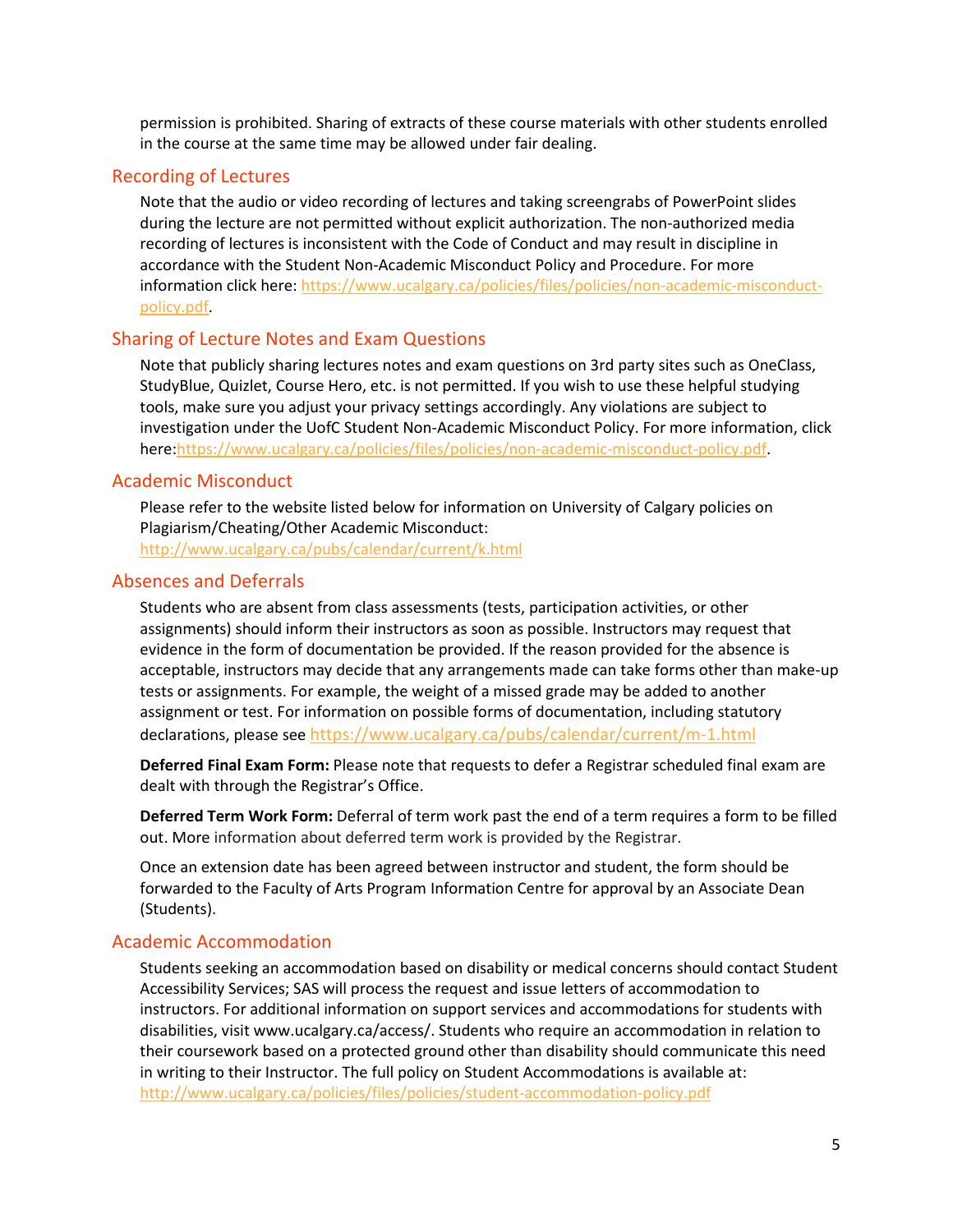Students needing an Accommodation based on a Protected Ground other than Disability, should communicate this need, preferably in writing, to the course instructor.

#### Libraries & Cultural Resources

To contact your librarian or find out about the resources and services available to sociology students go to the Sociology Library guide[: https://library.ucalgary.ca/guides/sociology](https://library.ucalgary.ca/guides/sociology)

To access the main Library website go to: [https://library.ucalgary.ca](https://library.ucalgary.ca/)

### Wellness and Mental Health Resources

The University of Calgary recognizes the pivotal role that mental health plays in physical health, social connectedness and academic success, and aspires to create a caring and supportive campus community where individuals can freely talk about mental health and receive support when needed. We encourage you to explore the excellent mental health resources available throughout the university community, such as counselling, self-help resources, peer support or skills-building available through Student Wellness Services (Room 370 MacEwan Student Centre, [https://www.ucalgary.ca/wellness-services/services/mental-health-services\)](https://www.ucalgary.ca/wellness-services/services/mental-health-services) and the Campus Mental Health Strategy [\(http://www.ucalgary.ca/mentalhealth/\)](http://www.ucalgary.ca/mentalhealth/).

#### Student Success Centre

The Student Success Centre provides services and programs to ensure students can make the most of their time at the University of Calgary. Our advisors, learning support staff, and writing support staff assist students in enhancing their skills and achieving their academic goals. They provide tailored learning support and advising programs, as well as one-on-one services, free of charge to all undergraduate and graduate students. For more information visit: <https://www.ucalgary.ca/student-services/student-success>

#### Student Ombuds Office

The Student Ombuds Office supports and provides a safe, neutral space for students. For more information, please visit www.ucalgary.ca/ombuds/ or email **ombuds@ucalgary.ca**.

#### Student Union (SU) Information

The SU Vice-President Academic can be reached at (403) 220-3911 or [suvpaca@ucalgary.ca;](file://trifs1.uc.ucalgary.ca/SOCI/Admin/07_Course%20Outlines/suvpaca@ucalgary.ca) Information about the SU, including elected Faculty Representatives, can be found here: [https://www.su.ucalgary.ca.](https://www.su.ucalgary.ca/)

#### Emergency Evacuation/Assembly Points

Assembly points for emergencies have been identified across campus. Assembly points are designed to establish a location for information updates from the emergency responders to the evacuees; from the evacuated population to the emergency responders. For more information, see the University of Calgary's Emergency Management website:

### [https://live-risk.ucalgary.ca/risk/emergency-management/evac-drills-assembly](https://live-risk.ucalgary.ca/risk/emergency-management/evac-drills-assembly-points/assembly-points)[points/assembly-points](https://live-risk.ucalgary.ca/risk/emergency-management/evac-drills-assembly-points/assembly-points)

#### **Safewalk**

Campus security will escort individuals, day or night, anywhere on campus (including McMahon Stadium, Health Sciences Centre, Student Family Housing, the Alberta Children's Hospital and the University LRT station). Call 403-220-5333 or visit [http://www.ucalgary.ca/security/safewalk.](http://www.ucalgary.ca/security/safewalk) Use